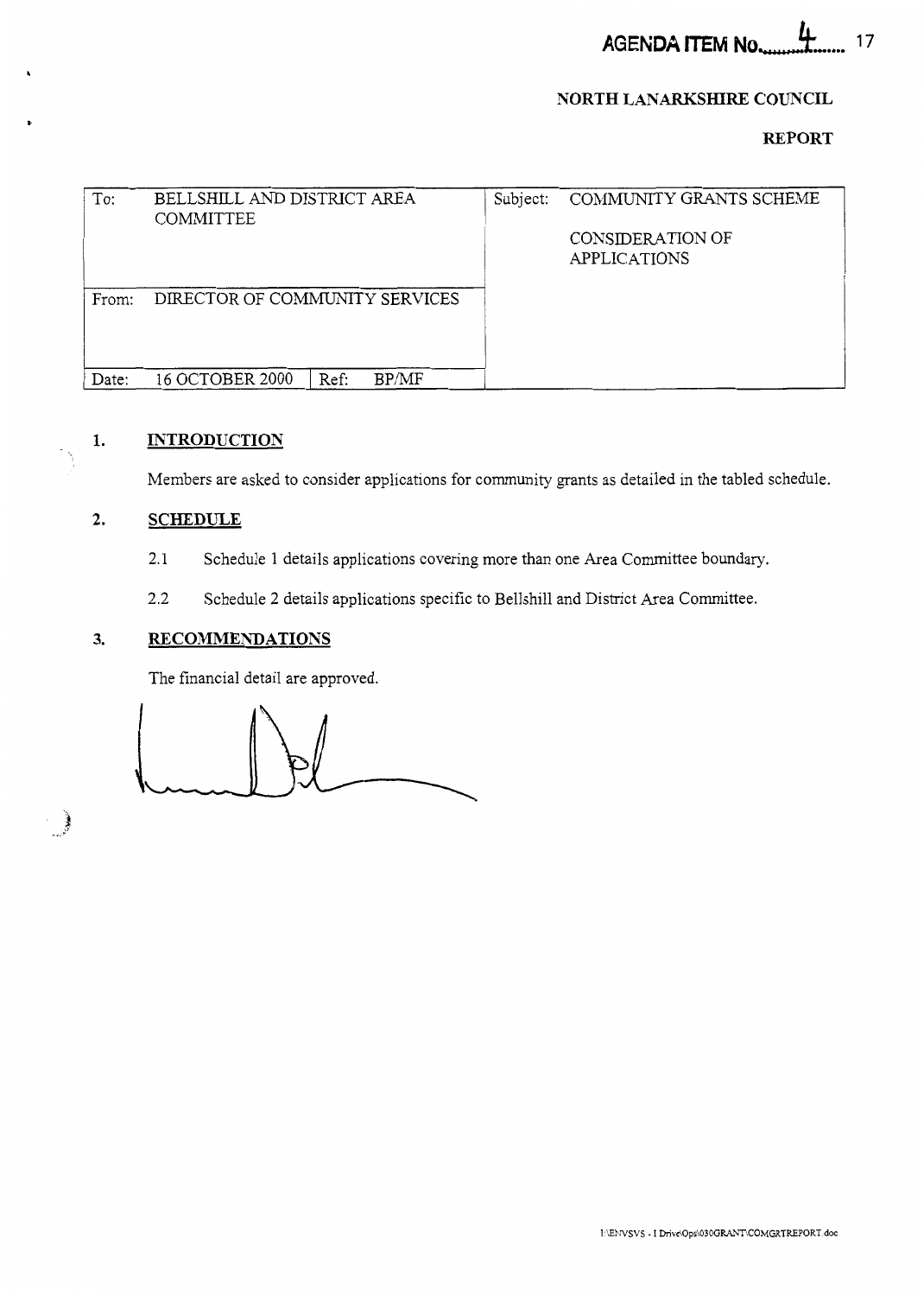

# **APPLICATIONS COVERING MORE THAN ONE AREA COMMITTEE BOUNDARY**

| Ref No:       | Name of Group                        | <b>Purpose</b>                                                              | <b>Amount</b><br><b>Requested</b> | Area/Ward No:          | Recommendation | <b>Total</b> |
|---------------|--------------------------------------|-----------------------------------------------------------------------------|-----------------------------------|------------------------|----------------|--------------|
|               |                                      | <b>Continued Applications</b>                                               |                                   |                        |                |              |
|               |                                      | (Area Committees should only consider applications relevant to their areas) |                                   |                        |                |              |
| ALL:99/00-932 | Good Neighbours, Muirhouse           | assist with cost of outing                                                  | £1,000                            | 13                     | $12 - £100$    |              |
|               |                                      | (Previously awarded £777)                                                   |                                   |                        | 14 - £100      |              |
| ALL:00/01-37  | Caledonian Award Scheme,             | assist with general running costs of awards                                 | £1,000                            | North Lanarkshire Wide | $8 - £20$      |              |
|               | North Lanarkshire                    | scheme for disabled young people                                            |                                   |                        | $14 - £50$     |              |
|               |                                      | (Previously awarded £415)                                                   |                                   |                        | $16 - Nil$     |              |
|               |                                      |                                                                             |                                   |                        | $30 - Nil$     |              |
|               |                                      |                                                                             |                                   |                        | $42 - Nil$     |              |
|               |                                      |                                                                             |                                   |                        | $56 - £40$     |              |
|               |                                      |                                                                             |                                   |                        | $63 - £10$     |              |
| ALL:00/01-40  | Netherton Senior Citizens,<br>Wishaw | assist with cost of weekend trip to<br>Blackpool                            | £800                              | 13                     | 13 - £250      |              |
|               |                                      | (Previously awarded £250)                                                   |                                   |                        |                |              |
| ALL:00/01-42  | Lourdes Scottish Youth Group         | assist with cost of training young people                                   | £1,000                            | Motherwell             | $30 - £50$     |              |
|               | (HCPT), North Lanarkshire            | and travelling to Lourdes                                                   |                                   |                        | 46 - £40       |              |
|               |                                      | (Previously awarded £320)                                                   |                                   |                        |                |              |

**N.B Continued applications which do not attract a recommendation to fund will receive no further consideration, and accordingly applicants will be advised of**  a nil award.  $\rho$ A THE AWARD.<br>AREA COMMITTEES WEEK BEGINNING 23.10.00

**I:\ENVSVS - I Drive\Ops\030GRANT\AAIl\Oct Cont 1b.doc**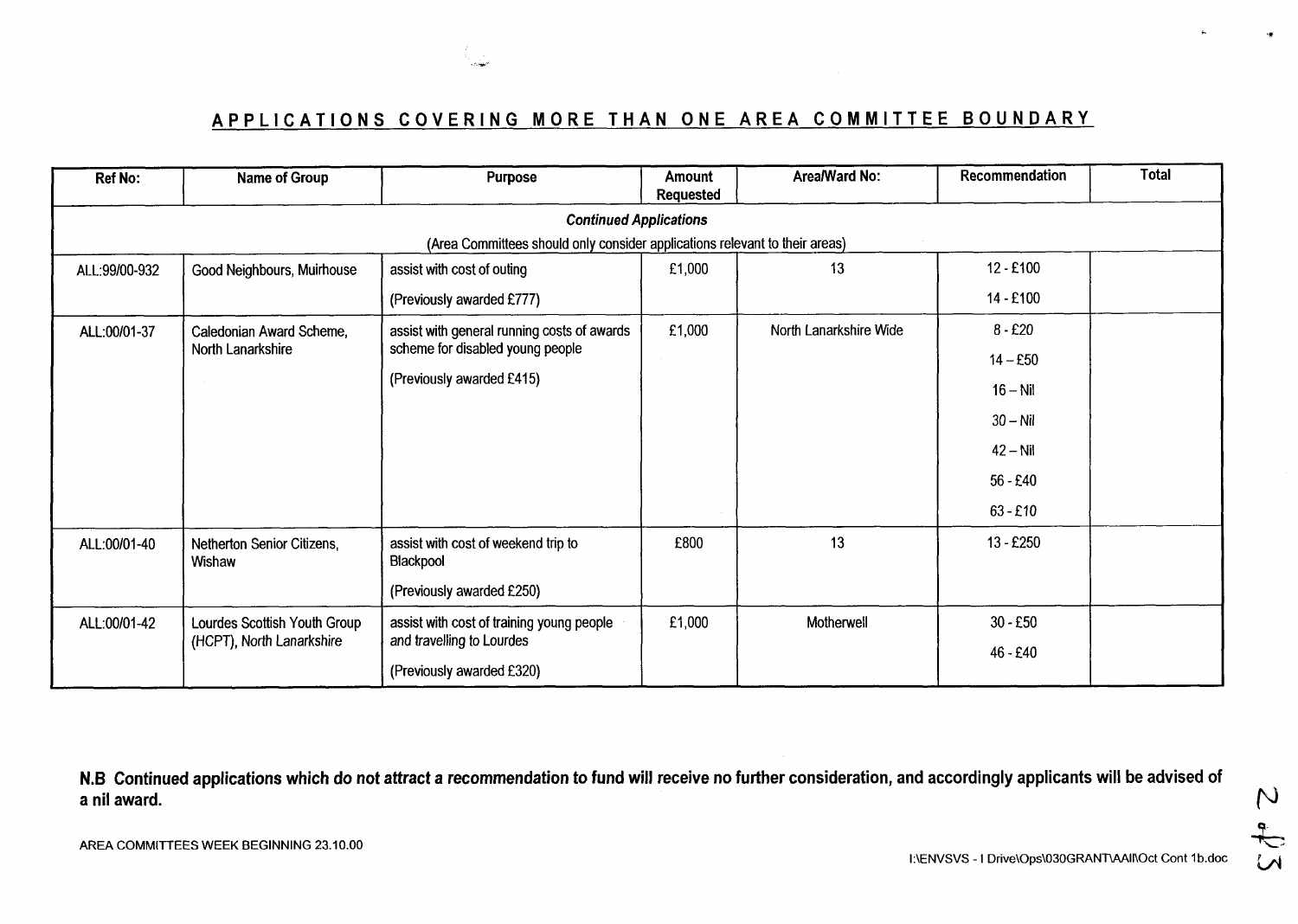

|              |                                                            |                                                                                                    |                            |                                  |                          | ÷ц.   |
|--------------|------------------------------------------------------------|----------------------------------------------------------------------------------------------------|----------------------------|----------------------------------|--------------------------|-------|
|              |                                                            |                                                                                                    | $\sim 100$                 | $\alpha \rightarrow \beta \mu$ . |                          |       |
|              |                                                            |                                                                                                    |                            |                                  |                          |       |
|              |                                                            |                                                                                                    |                            |                                  |                          |       |
| Ref No:      | <b>Name of Group</b>                                       | <b>Purpose</b>                                                                                     | <b>Amount</b><br>Requested | Area/Ward No:                    | Recommendation           | Total |
| ALL:00/01-43 | New Stevenston and District<br>Garden Club, New Stevenston | assist with purchase of equipment, general<br>running expenses and cost of hosting<br>annual event | £500                       | <b>Bellshill and Motherwell</b>  | $16 - Nil$<br>$30 - Nil$ |       |
|              |                                                            | (Previously awarded £200)                                                                          |                            |                                  |                          |       |
| ALL:00/01-44 | St. Mary's PS Parents<br>Association, Coatbridge           | assist with purchase of seating for<br>reflective garden area                                      | £600                       | Motherwell and Coatbridge        | 30 - Nil                 |       |
|              |                                                            | (Previously awarded £250)                                                                          |                            |                                  |                          |       |
| ALL:00/01-45 | YMCA Parent and Toddlers,<br>Motherwell                    | assist with purchase of equipment and<br>summer outing                                             | £1,500                     | 2, 4, 12 & 13                    |                          |       |
|              |                                                            | (Previously awarded £350)                                                                          |                            |                                  |                          |       |
| ALL:00/01-47 | Chikara Kwai Judo Club,<br>Motherwell                      | assist with purchase of safety equipment<br>(Previously awarded £180)                              | £2,000                     | Motherwell                       | $11 - £50$               |       |
| ALL:00/01-48 | New Stevenston Community                                   | assist with cost of outing                                                                         | £1,000                     | 5 to 28                          | $14 - Nil$               |       |
|              | Council, New Stevenston                                    | (Previously awarded £100)                                                                          |                            |                                  |                          |       |
| ALL:00/01-51 | John Rogers Memorial<br>Foundation, Wishaw                 | assist with purchase of IT equipment                                                               | £1,920                     | Motherwell                       |                          |       |
| ALL:00/01-52 | Lanarkshire Cecilian Orchestra,                            | (Previously awarded £450)                                                                          | £750                       | 2, 4, 5, 11, 12, & 14            | $11 - £50$               |       |
|              | North Lanarkshire                                          | assist with cost of hall hire and publicity<br>(Previously awarded £150)                           |                            |                                  | $14 - Nil$               |       |
| ALL:00/01-55 | Nicol Odeons, North<br>Lanarkshire                         | assist with purchase of new instruments<br>and travelling expenses                                 | £800                       | 4, 5, 25, & 29                   |                          |       |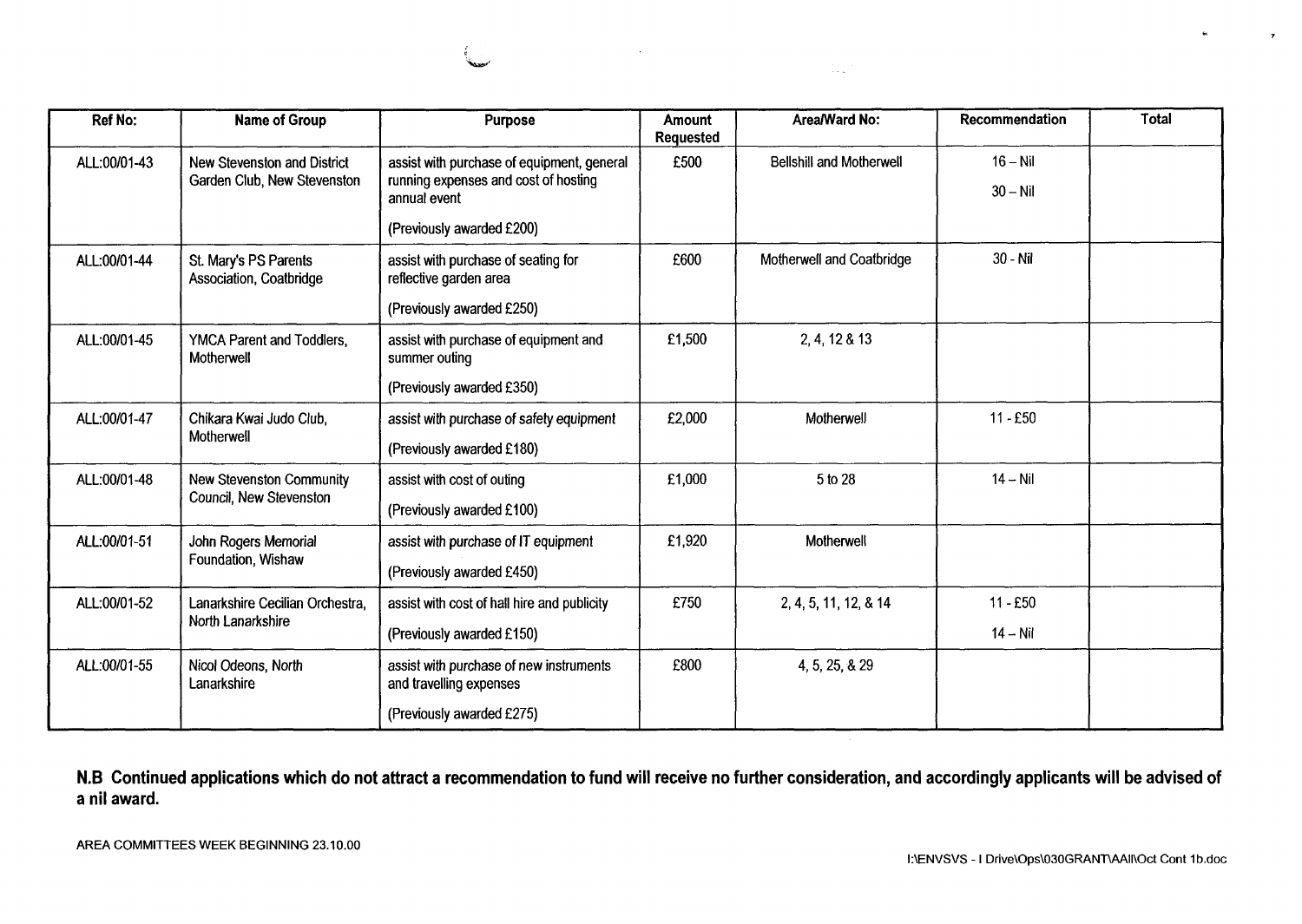| Ref No:           | Name of Group                                                | Purpose                                                                    | <b>Amount</b><br><b>Requested</b> | Area/Ward No:          | Recommendation                                     | <b>Total</b> |
|-------------------|--------------------------------------------------------------|----------------------------------------------------------------------------|-----------------------------------|------------------------|----------------------------------------------------|--------------|
| ALL:00/01-58      | Society for the Protection of the<br>Unborn Child, Bellshill | assist with general running costs and<br>purchase of educational materials | £1,500                            | 2, 5, 25, 26, 27 & 29  | Currently under consideration by Legal<br>Services |              |
|                   |                                                              | (Previously awarded £650)                                                  |                                   |                        |                                                    |              |
| ALL:CG00/01-103   | Strathclyde Fire Brigade Pipe<br>Band, North Lanarkshire     | assist with purchase of replacement<br>equipment                           | £2000                             | North Lanarkshire Wide | $8 - £20$                                          |              |
|                   |                                                              |                                                                            |                                   |                        | 14 - £50                                           |              |
|                   |                                                              | (Previously awarded £505)                                                  |                                   |                        | $16 - Nil$                                         |              |
|                   |                                                              |                                                                            |                                   |                        | $42 - Nil$                                         |              |
|                   |                                                              |                                                                            |                                   |                        | $63 - £10$                                         |              |
| ALL:CG00/01-104   | Dalziel HS FP Amateur Football<br>Club, Motherwell           | assist with cost of attending international<br>football tournament         | £2,000                            | 2, 4, 12, 13, 14, & 19 | $12 - £50$                                         |              |
|                   |                                                              | (Previously awarded £450)                                                  |                                   |                        |                                                    |              |
| ALL:CG00/01-108   | Chryston and District                                        | assist with cost of annual show                                            | £350                              | 62, 63, 870            | $63 - £10$                                         |              |
|                   | Horticultural Society, Chryston                              | (Previously awarded £270)                                                  |                                   |                        |                                                    |              |
| ALL:CG00/01 - 118 | <b>Twenty Twenty, Motherwell</b>                             | assist with costs of video production                                      | £2000                             | 2, 3, 4, 5, 25, & 26   |                                                    |              |
| ALL:CG00/01 - 119 | Guide Association, North                                     | assist with costs of Stomp 2000, a                                         | £1100                             | $31 - 63 & 70$         | $31 - £100$                                        |              |
|                   | Lanarkshire                                                  | millennium celebration                                                     |                                   |                        | $32 - £50$                                         |              |
|                   |                                                              | (Previously awarded £295)                                                  |                                   |                        | $42 - Nil$                                         |              |
|                   |                                                              |                                                                            |                                   |                        | $63 - £10$                                         |              |

,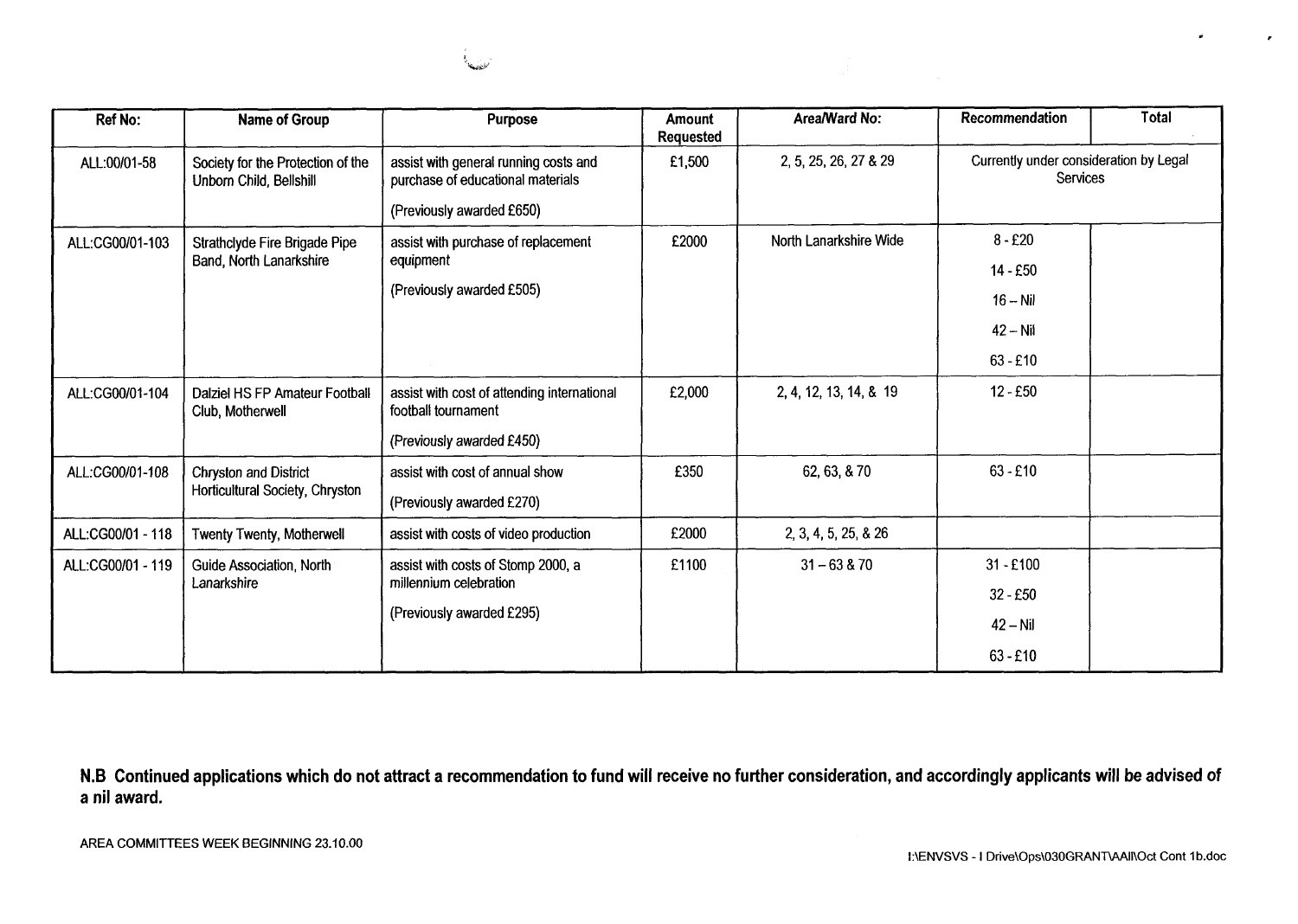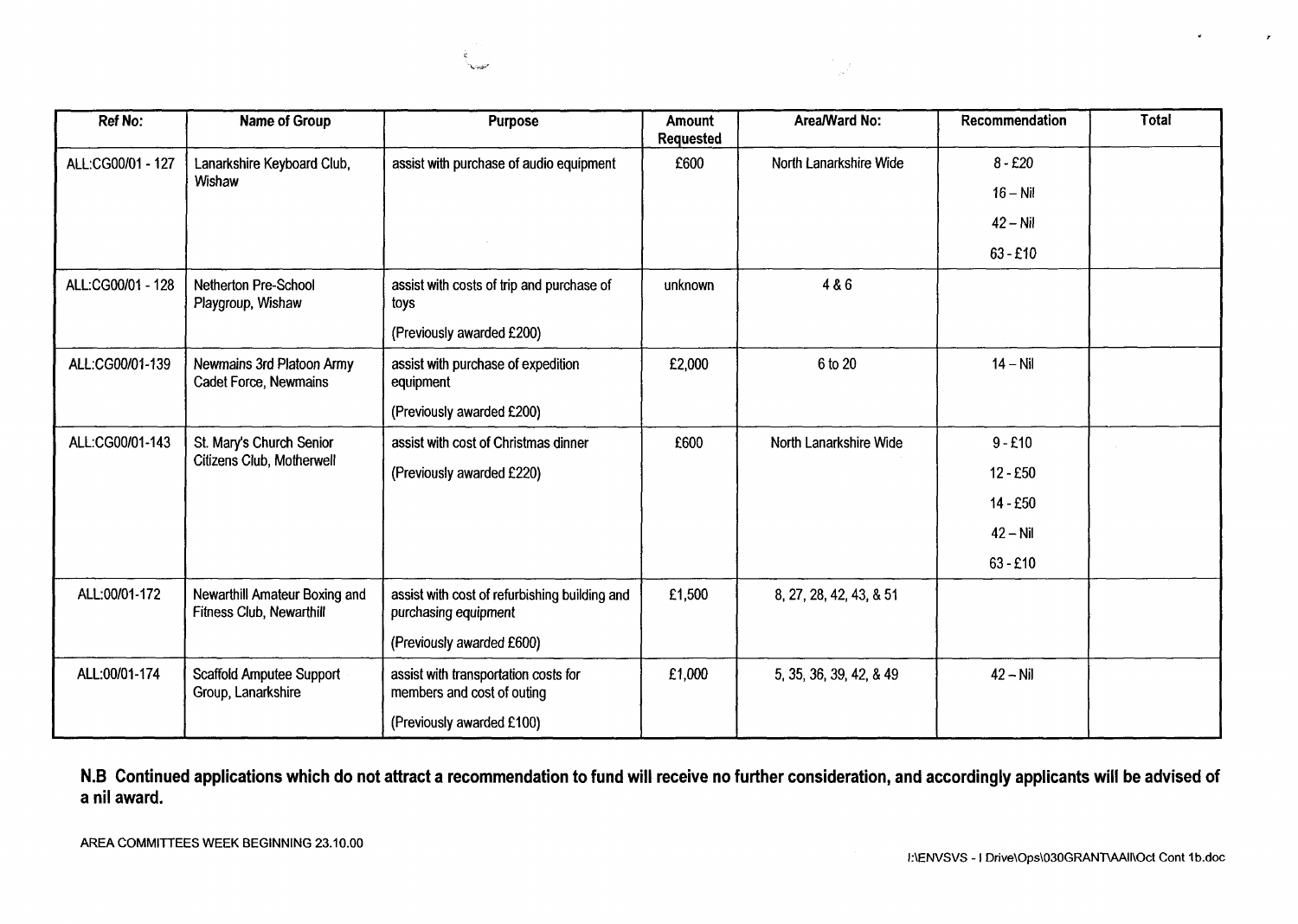

 $\mathcal{I}^{\mathcal{I}^{\text{comp}}_{\text{c}}\text{}}$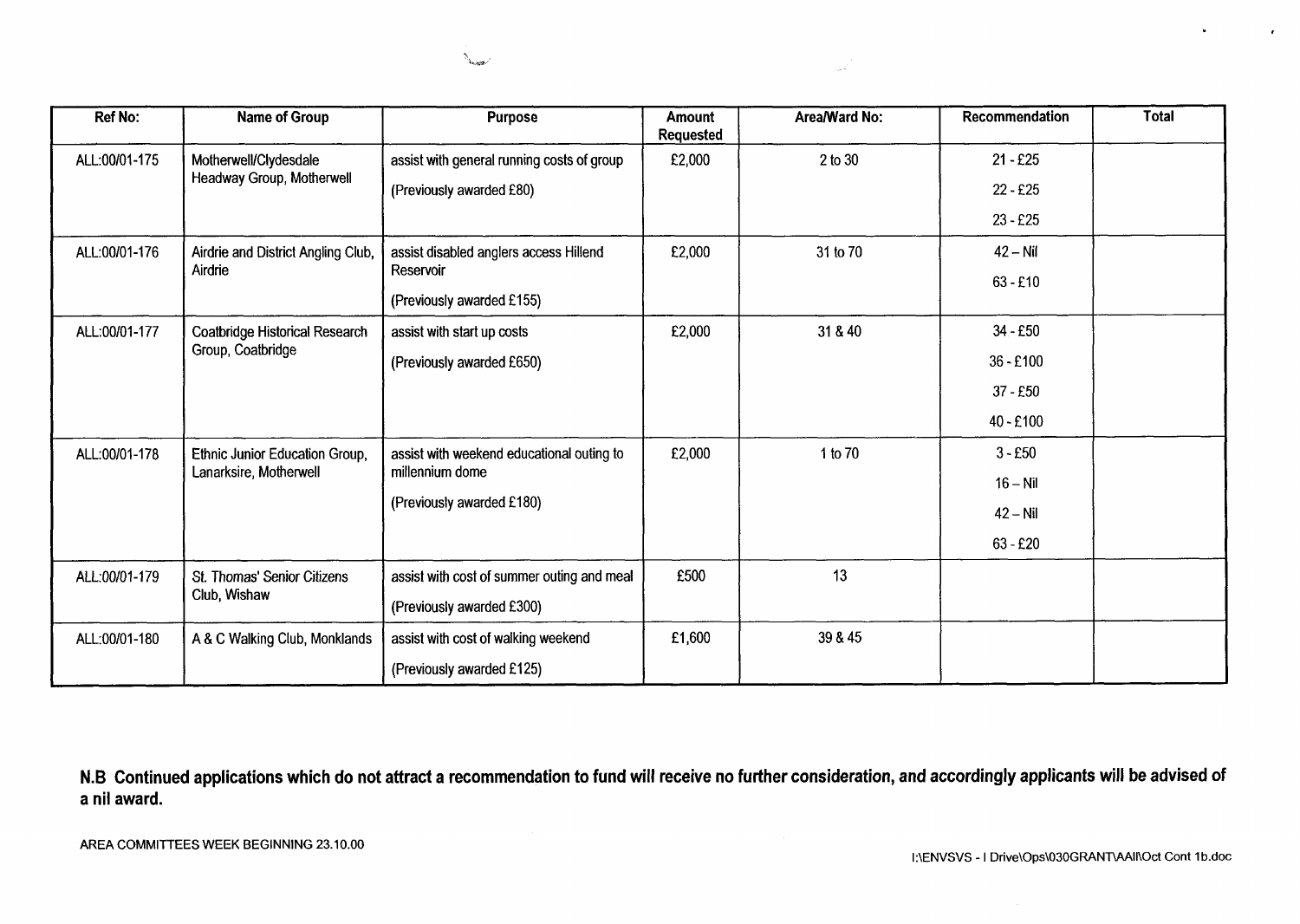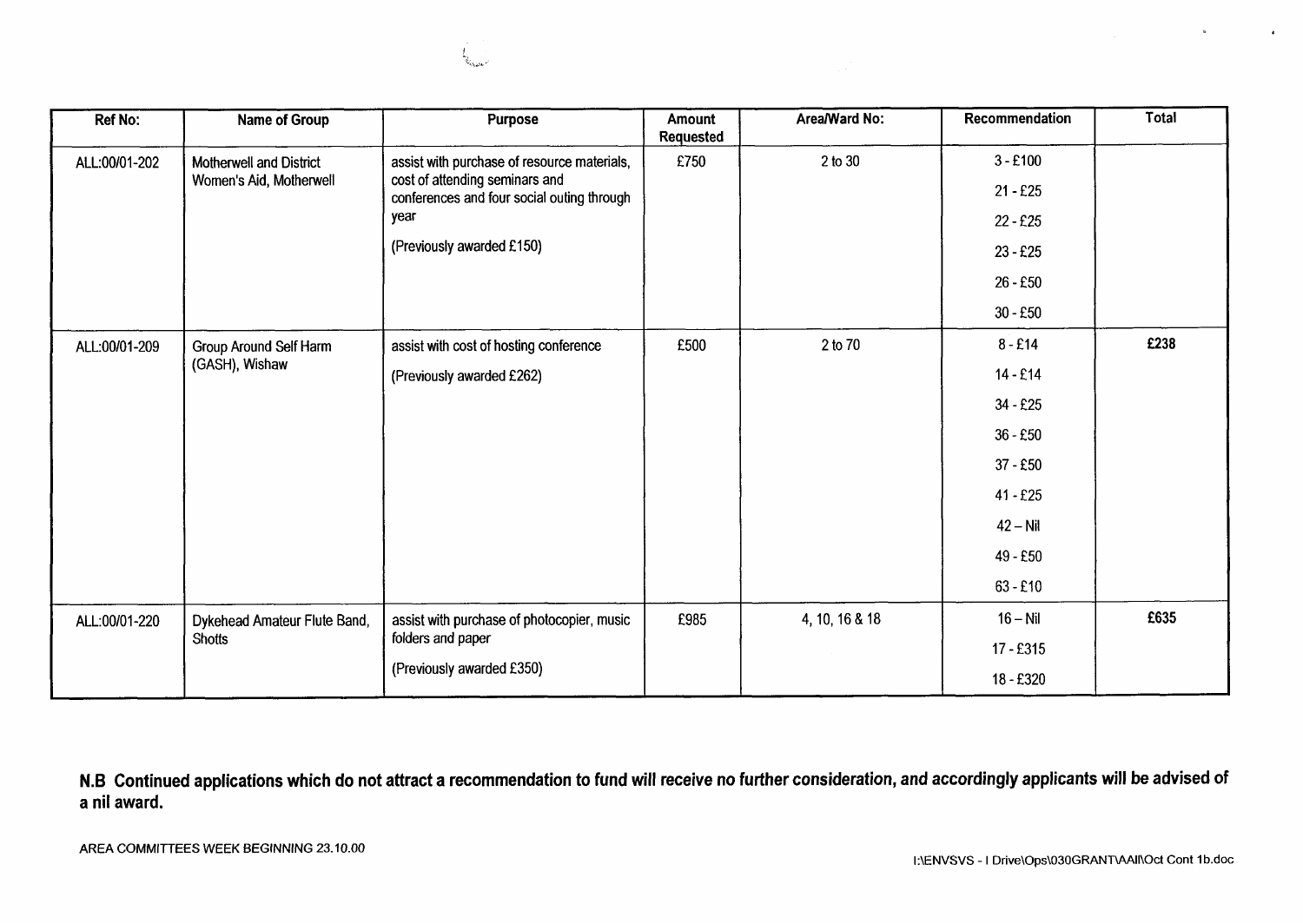| Ref No:       | <b>Name of Group</b>                              | <b>Purpose</b>                                                                                                 | Amount<br><b>Requested</b> | Area/Ward No:                       | Recommendation                         | Total |
|---------------|---------------------------------------------------|----------------------------------------------------------------------------------------------------------------|----------------------------|-------------------------------------|----------------------------------------|-------|
| ALL:00/01-225 | Wishaw Boys Club, Wishaw                          | assist with purchase of equipment and<br>general running costs<br>(Previously awarded £400)                    | £1720                      | 3, 4, 6, 8, 13, 14, 16, 19, 24 & 29 | $14 - £100$<br>$16 - Nil$              |       |
| ALL:00/01-226 | Bothwell United Boys Club,<br>Viewpark            | assist with purchase of football strips<br>(Previously awarded £250)                                           | £350                       | 2, 4, 5, 23, 24, 27 & 29            | $23 - E50$<br>$42 - Nil$               |       |
| ALL:00/01-231 | Kilsyth Close Harmony Group,<br>Kilsyth           | assist with purchase of keyboard, sheet<br>music and hall let and transport costs<br>(Previously awarded £305) | £1,100                     | North Lanarkshire Wide              | $14 - Nil$<br>$16 - Nil$<br>$63 - £10$ |       |
| ALL:00/01-232 | Middle Church Senior Citizens<br>Club, Coatbridge | assist with cost of Christmas lunch and gift<br>(Previously awarded £275)                                      | £500                       | 31, 37, 38, 39 & 43                 | $31 - £50$<br>$36 - £50$<br>$37 - £50$ |       |
| ALL:00/01-241 | Wellwynd Heritage Group,<br>Airdrie               | assist with start-up costs of group<br>(Previously awarded £400)                                               | £1,783                     | 31 to 52                            | 41 - £100<br>$42 - Nil$<br>46 - £50    |       |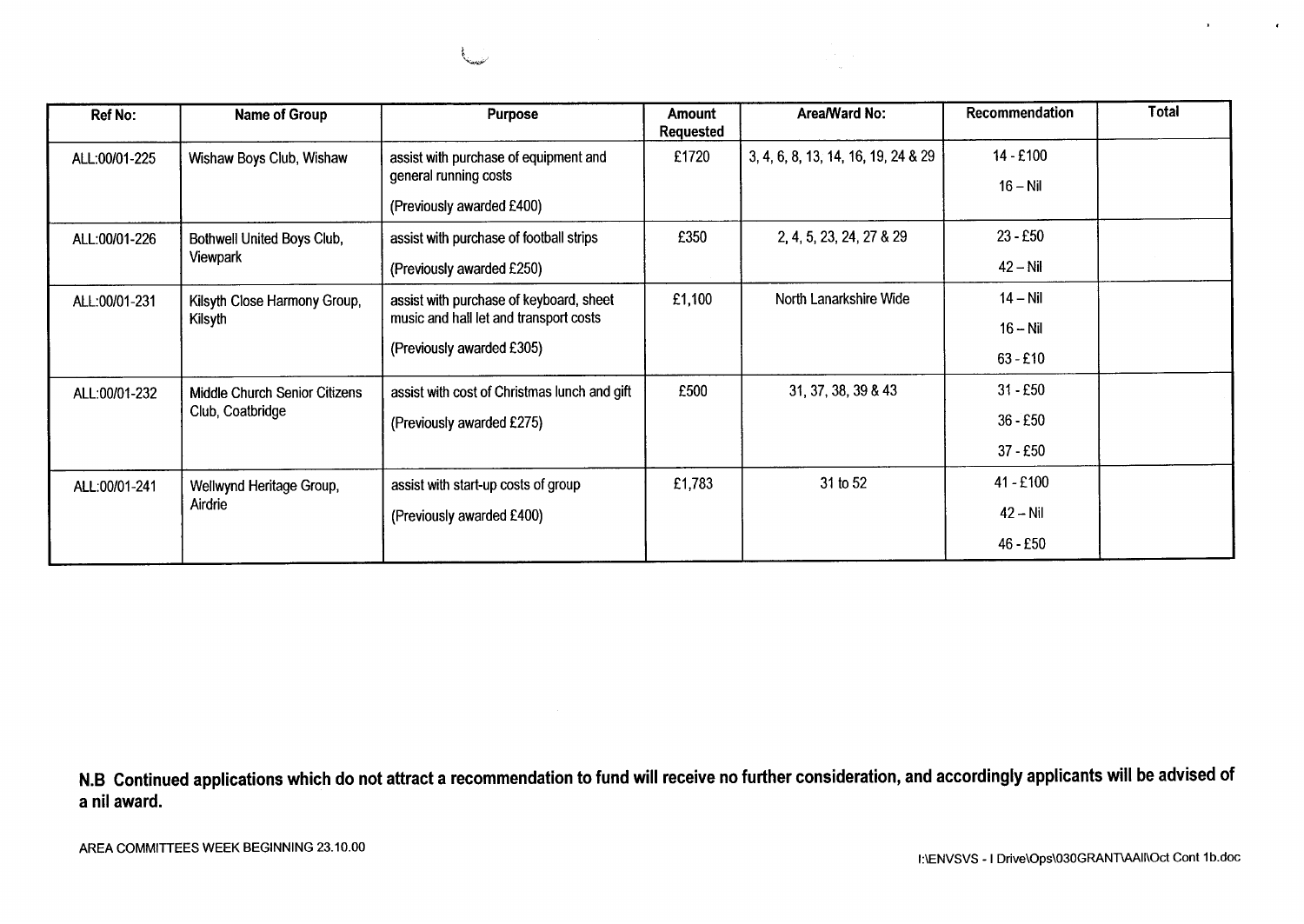# **APPLICATIONS COVERING MORE THAN ONE AREA COMMITTEE BOUNDARY**

 $\sim 100\, {\rm km}^{-3}$ 

| <b>Ref No:</b> | Name of Group                                   | Purpose                                                                          | Amount<br>Requested | Area/Ward No:                       | Recommendation      | Total      |  |  |  |  |
|----------------|-------------------------------------------------|----------------------------------------------------------------------------------|---------------------|-------------------------------------|---------------------|------------|--|--|--|--|
|                | New Applications Received Up to 13 October 2000 |                                                                                  |                     |                                     |                     |            |  |  |  |  |
|                |                                                 | (Area Committees should only consider applications relevant to their areas)      |                     |                                     |                     |            |  |  |  |  |
| ALL:00/01-242  | Lanarkshire Darts Association                   | assist with general running costs, coaching<br>of youth players and purchase and | £2,000              | 4, 5, 6, 12, 21, 23, 29, & 31 to 52 | $21 - £20$          |            |  |  |  |  |
|                |                                                 | maintenance of new equipment                                                     |                     |                                     | $23 - £50$          |            |  |  |  |  |
|                |                                                 |                                                                                  |                     |                                     | 46 - £100           |            |  |  |  |  |
|                |                                                 |                                                                                  |                     |                                     | 48 - £50            |            |  |  |  |  |
| ALL:00/01-246  | Shotts Mother and Toddler                       | assist with purchase of new equipment and                                        | £1,000              | 17, 18, 20 & 52                     | $17 - £50$          |            |  |  |  |  |
|                | Group, Shotts                                   | cost of activity programme                                                       |                     |                                     | 18 - £200           |            |  |  |  |  |
|                |                                                 |                                                                                  |                     |                                     | 20 - £50            |            |  |  |  |  |
| ALL:00/01-268  | Motherwell Elderly Forum,                       | assist with running costs                                                        | £1,200              | Motherwell, Bellshill and Wishaw    | $1 - £90$           |            |  |  |  |  |
|                | Motherwell                                      |                                                                                  |                     |                                     |                     | $3 - £100$ |  |  |  |  |
|                |                                                 |                                                                                  |                     |                                     | $9 - £40$           |            |  |  |  |  |
|                |                                                 |                                                                                  |                     |                                     | 14 - £50            |            |  |  |  |  |
| ALL:00/01-269  | Townhead AFC, Coatbridge                        | assits with cost in participating in Easter                                      | £2,000              | 31, 34, 39, 41, & 47                | $31 - £300$         |            |  |  |  |  |
|                |                                                 | under 14's tournament                                                            |                     |                                     | $32 - £50$          |            |  |  |  |  |
|                |                                                 |                                                                                  |                     |                                     | $47 - Nil$          |            |  |  |  |  |
| ALL:00/01-270  | Calder Pre 5 Playgroup,                         | assist with general running costs and                                            | £1,000              | 34, 35, 39, 41, 43, 47, & 48        | 34 - £50            |            |  |  |  |  |
|                | Coatbridge                                      | purchase of replecement equipment                                                |                     |                                     | 35 - £600           |            |  |  |  |  |
|                |                                                 |                                                                                  |                     |                                     | 48 - £20            |            |  |  |  |  |
|                |                                                 |                                                                                  |                     |                                     | *condition of grant |            |  |  |  |  |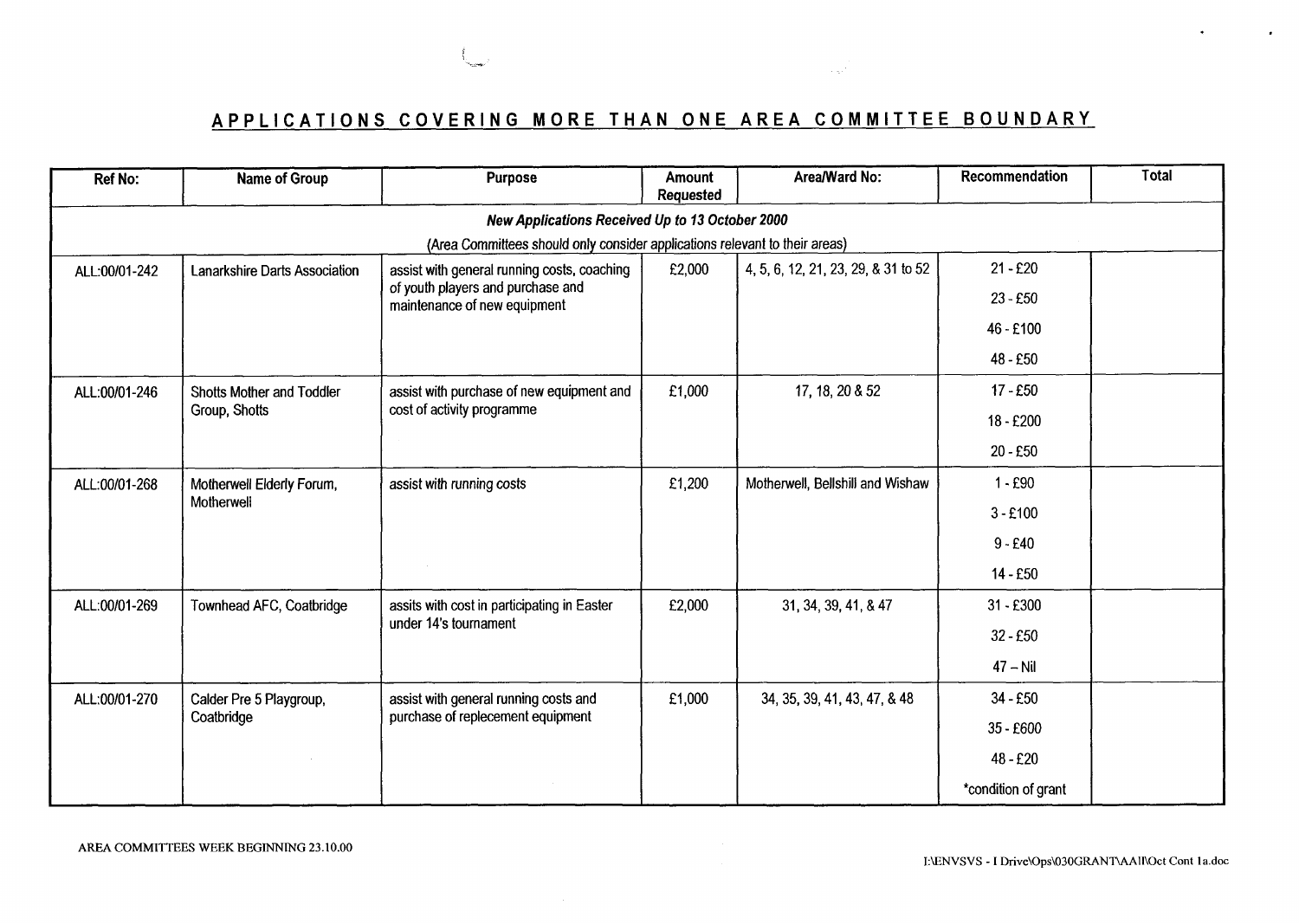

 $\bullet$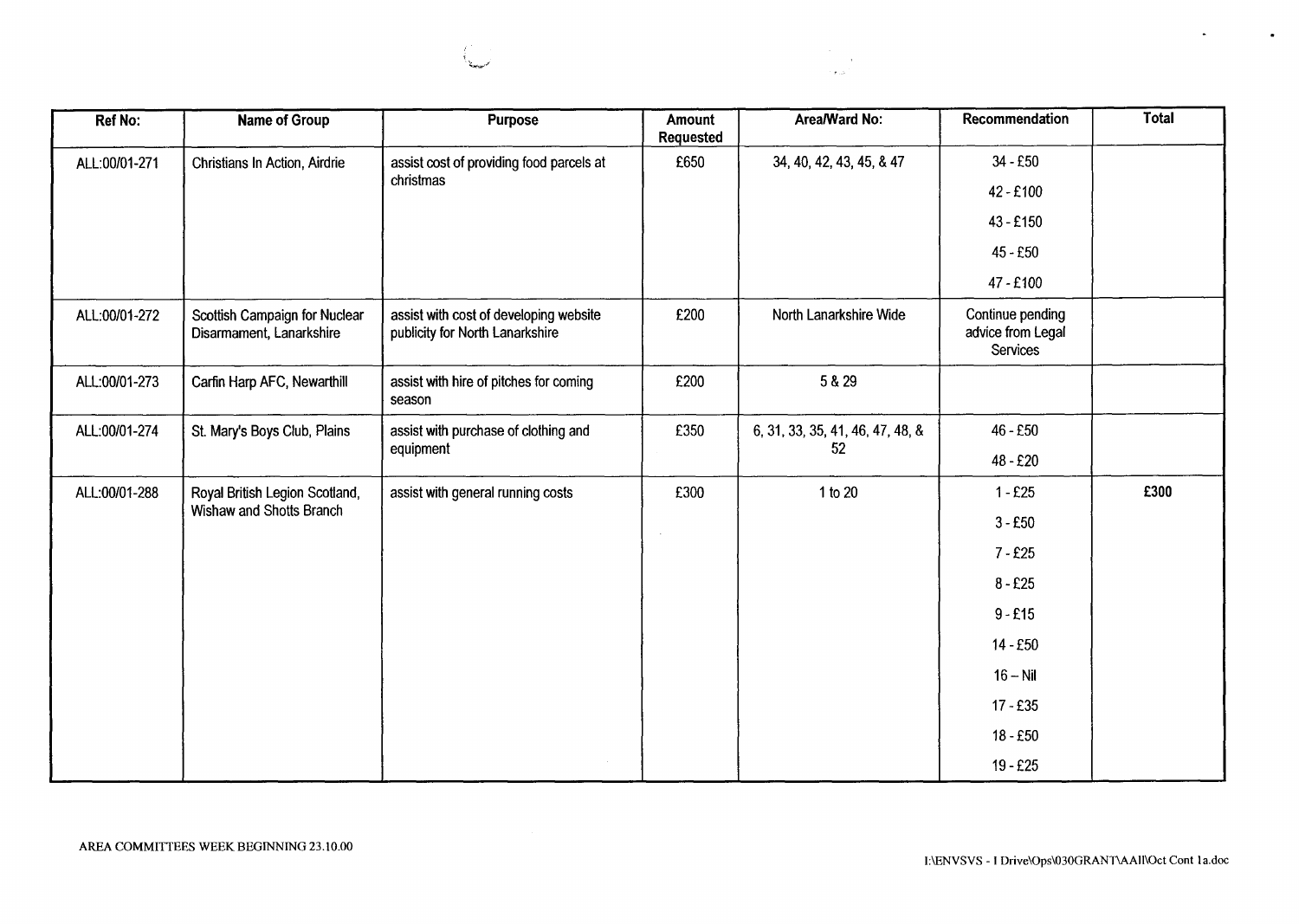

| <b>Ref No:</b> | Name of Group                     | Purpose                                  | Amount<br>Requested | Area/Ward No:           | Recommendation | Total            |
|----------------|-----------------------------------|------------------------------------------|---------------------|-------------------------|----------------|------------------|
| ALL:00/01-308  | Monklands Furniture Project,      | assist with general running costs        | £1,500              | 31 to 52                | $31 - £100$    |                  |
|                | Coatbridge                        |                                          |                     |                         | $32 - £50$     |                  |
|                |                                   |                                          |                     |                         | $34 - £50$     |                  |
|                |                                   |                                          |                     |                         | $42 - Nil$     |                  |
|                |                                   |                                          |                     |                         | 47 - £75       |                  |
|                |                                   |                                          |                     |                         | 48 - £20       |                  |
| ALL:00/01-315  | <b>Motherwell United Services</b> | assist with costs of Christmas party and | £400                | 1 to 20, 27, 28, 29, 30 | $3 - £100$     | £400             |
|                | Over Sixty Club                   | food gift                                |                     |                         | 11 - £200      | Ward 12 declared |
|                |                                   |                                          |                     |                         | $12 - £100$    | interest         |
|                |                                   |                                          |                     |                         | $14 - Nil$     |                  |
|                |                                   |                                          |                     |                         | $16 - Nil$     |                  |

 $\bullet$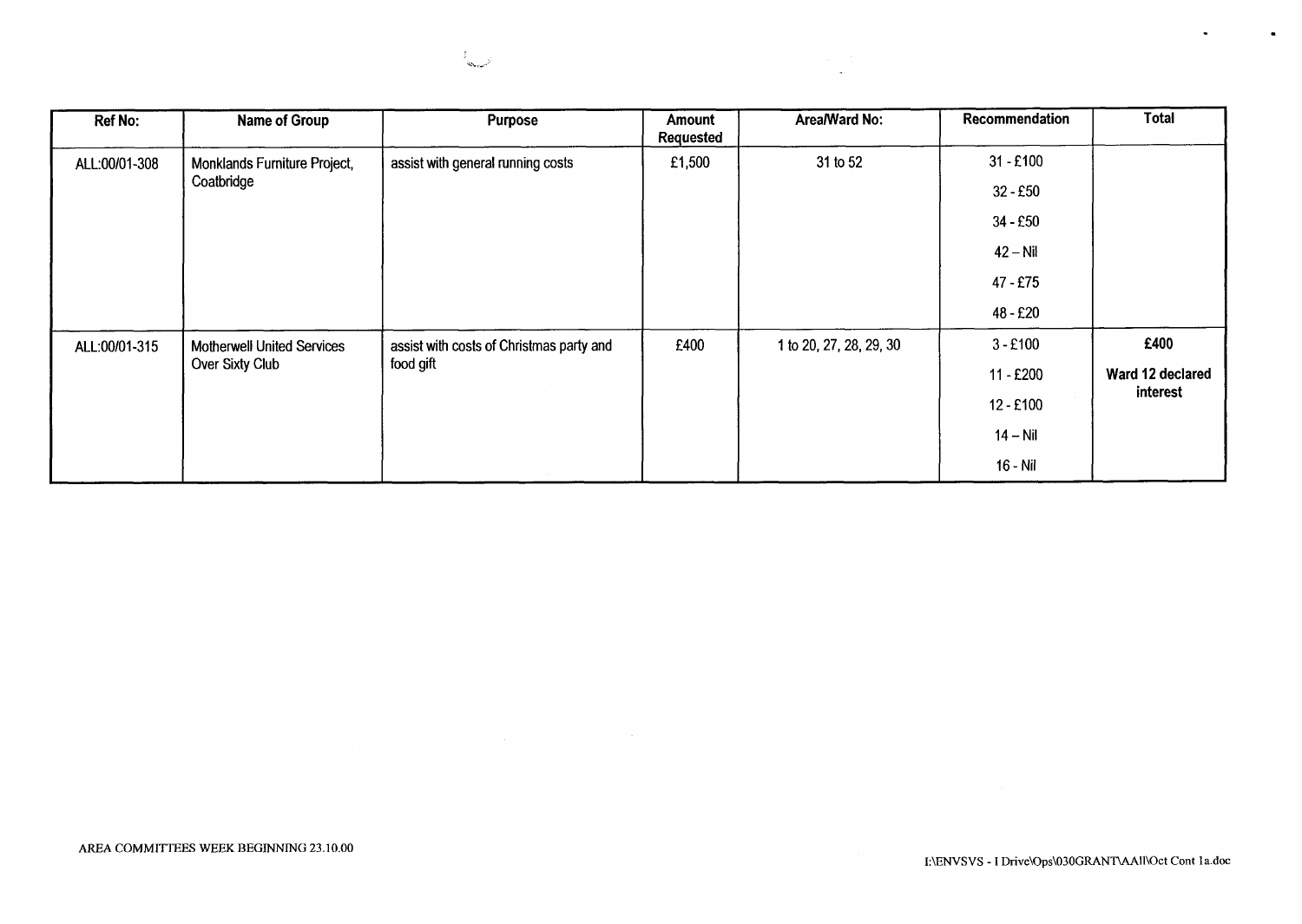

# **BELLSHILL AND DISTRICT AREA COMMITTEE**

### **Community Grant Applications**

| Ref No:         | Name of Group                              | <b>Purpose</b>                                                               | <b>Amount</b><br>Requested | Area/Ward No: | Recommendation | <b>Total</b> |
|-----------------|--------------------------------------------|------------------------------------------------------------------------------|----------------------------|---------------|----------------|--------------|
|                 |                                            | <b>Continued Applications</b>                                                |                            |               |                |              |
| BEL:CG99/00-806 | Limited Edition Youth Group,<br>Newarthill | assist with purchase of games and craft<br>equipment                         | £400                       | 24 to 28 & 30 | $30 - Nil$     |              |
|                 |                                            | (previously awarded £200)                                                    |                            |               |                |              |
| BEL:CG00/01-14  | Sportscene Youth Club, Bellshill           | assist with purchase of new equipment and<br>hosting of badminton tournament | £500                       | 25, 26        | $25 - £50$     |              |
|                 |                                            | (previously awarded £100)                                                    |                            |               |                |              |
| BEL:CG00/01-16  | Orbiston Parent Group, Bellshill           | assist with purchase of multi-media system                                   | £1,000                     | 25, 26        | $25 - £150$    | £250         |
|                 |                                            | (previously awarded £100)                                                    |                            |               | 26 - £100      |              |
| BEL:CG00/01-56  | <b>Bellshill Community Council,</b>        | assist with cost of hosting annual street fair                               | £900                       | 25, 26        | $25 - £150$    | £350         |
|                 | <b>Bellshill</b>                           | (previously awarded £550)                                                    |                            |               | 26 - £200      |              |
| BEL:CG00/01-68  | <b>Bellshill and District Clergy</b>       | assist with cost of hosting                                                  | £750                       | 25, 26        | $25 - £100$    | £200         |
|                 | Fraternal, Bellshill                       | interdenominational millenimum celebration                                   |                            |               | $26 - £100$    |              |
|                 |                                            | (previously awarded £350)                                                    |                            |               |                |              |
| BEL:CG00/01-69  | Orbiston Parents' Group,                   | assist with purchase of materials for                                        | £1,500                     | 25, 26        | $25 - £150$    | £200         |
|                 | <b>Bellshill</b>                           | outdoor arts project<br>(previously awarded £100)                            |                            |               | $26 - £50$     |              |

**N.B Continued applications which do not attract a recommendation to fund will receive no further consideration, and accordingly applicants will be advised** *of*  **a nil award.** 

 $\overline{\mathcal{M}}$ *0*  **W** 

*c*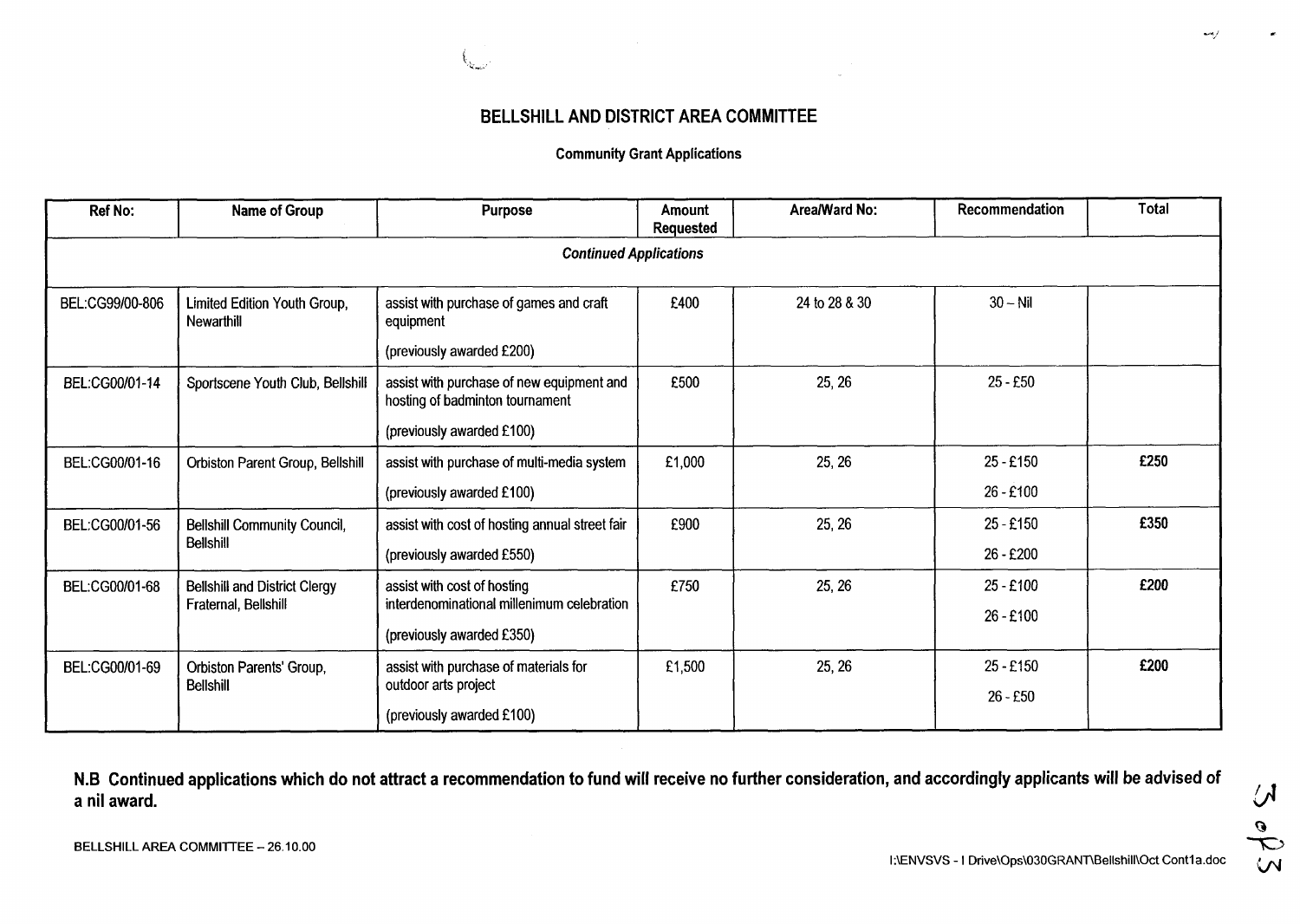

 $\mathbf{t}_{\mathrm{sc}}$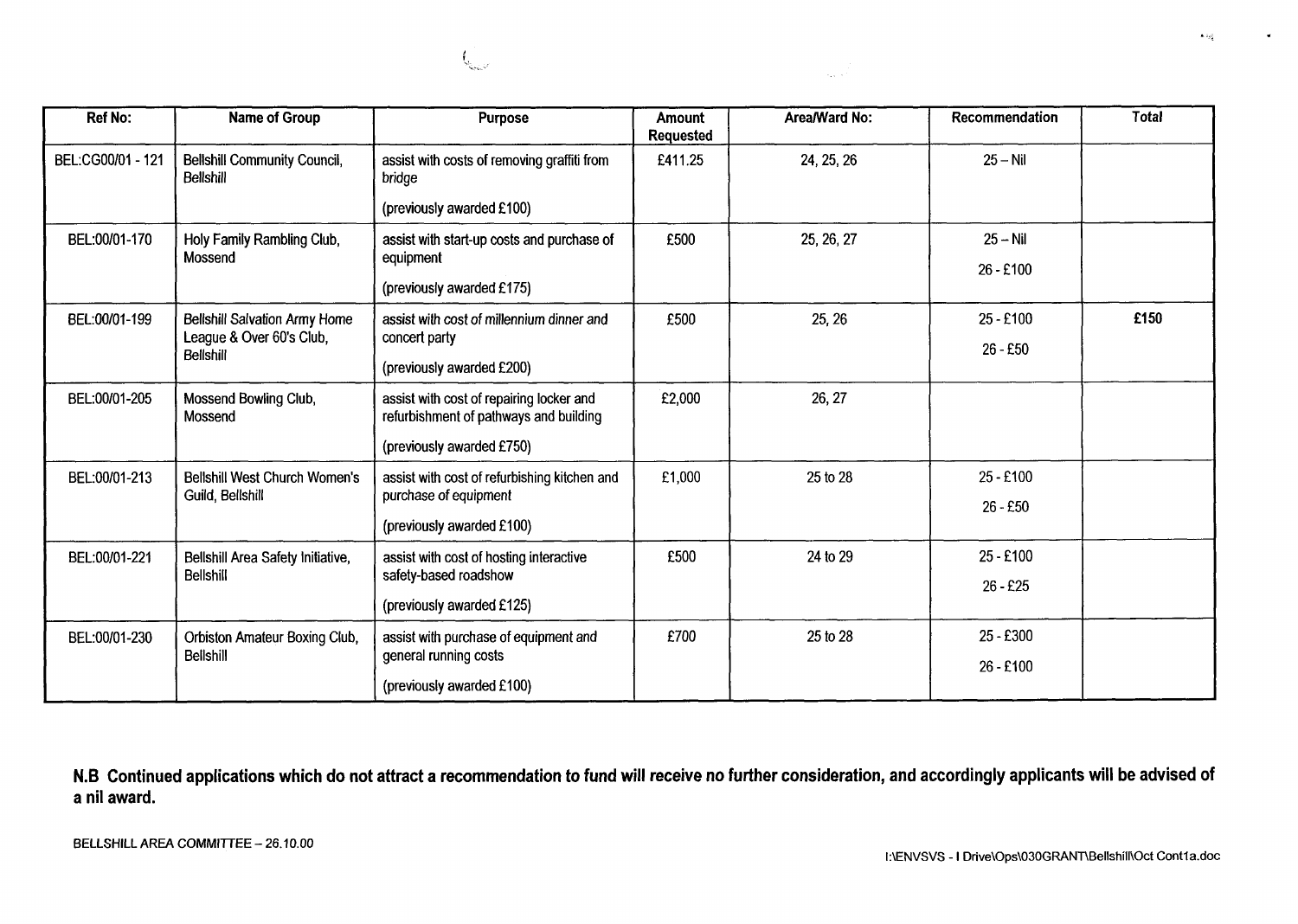| <b>Ref No:</b>  | Name of Group                                          | <b>Purpose</b>                                           | Amount<br>Requested | Area/Ward No: | Recommendation | <b>Total</b> |
|-----------------|--------------------------------------------------------|----------------------------------------------------------|---------------------|---------------|----------------|--------------|
| BEL:CG00/01-233 | <b>Bellshill Cheers AFC, Bellshill</b>                 | assist with purchase of strips and training<br>equipment | £750                | 26, 28        |                |              |
|                 |                                                        | (previously awarded £50)                                 |                     |               |                |              |
| BEL:00/01-239   | <b>Orbiston Parent and Toddlers</b><br>Group, Orbiston | assist with purchase of new toys and<br>equipment        | £200                | 25            | 25 - £200      | £200         |

المحيان

سينية أ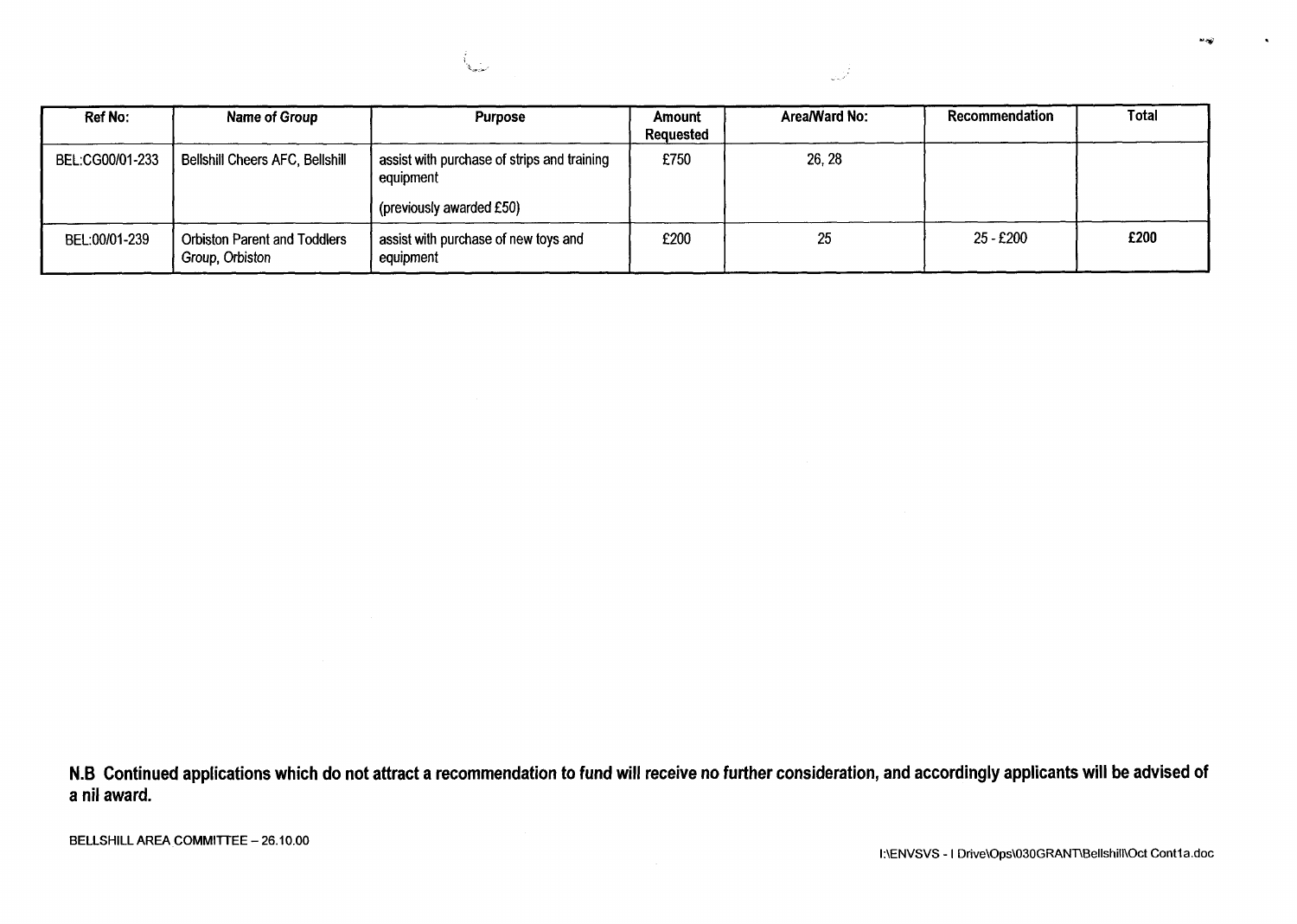

# **BELLSHILL AND DISTRICT AREA COMMITTEE**

الأفري بال

### **COMMUNITY GRANT APPLICATIONS**

| <b>Ref No:</b> | Name of Group                                        | <b>Purpose</b>                                                                     | Amount<br><b>Requested</b> | Area/Ward No:    | Recommendation | <b>Total</b> |
|----------------|------------------------------------------------------|------------------------------------------------------------------------------------|----------------------------|------------------|----------------|--------------|
|                |                                                      | New Applications Received Up to 13 October 2000                                    |                            |                  |                |              |
| BEL:00/01-243  | <b>Appleyard Residents</b><br>Association, Bellshill | assist with cost of Christmas dinner                                               | £200                       | 25               | $25 - £200$    | £200         |
| BEL:00/01-286  | Holytown Sunshine Club,<br>Holytown                  | assist with cost of Christmas outing and<br>meal                                   | £200                       | 27               |                |              |
| BEL:00/01-287  | Knights of Saint Columba,                            | assist with cost of dinner for disabled                                            | £500                       | 22 & 23          | 22 - £250      | £500         |
|                | Viewpark                                             | people                                                                             |                            |                  | $23 - £250$    |              |
| BEL:00/01-292  | Holy Family SVDP, Mossend                            | assist with cost of Christmas activity for                                         | £600                       | 26, 28 & 30      | 26 - £200      |              |
|                |                                                      | senior citizens and disabled people                                                |                            |                  | $30 - £50$     |              |
| BEL:00/01-293  | Health and Support Group,<br><b>Bellshill</b>        | assist with purchase of equipment, general<br>running and activity programme costs | £500                       | 24, 25, 26, & 28 | $25 - £50$     |              |
| BEL:00/01-294  | Sacred Heart SVDP, Bellshill                         | assist with cost of home visits to elderly                                         | unknown                    | 24, 25, & 26     | $25 - £100$    |              |
|                |                                                      | within area                                                                        |                            |                  | 26 - £100      |              |
| BEL:00/01-319  | Orbiston Parent and Toddler,<br>Orbiston             | assist with costs of party and present for<br>toddlers                             | £100                       | 25               | 25 - £100      | £100         |
| BEL:00/01-320  | Viewpark OAP Social Club (The                        | assist with costs of Christmas dinner                                              | £200                       | 21, 22, 23       | $21 - £50$     | £200         |
|                | Hut), Viewpark                                       |                                                                                    |                            |                  | $22 - £75$     |              |
|                |                                                      |                                                                                    |                            |                  | $23 - £75$     |              |

 $\sim$ 

 $\mathbf{r}$